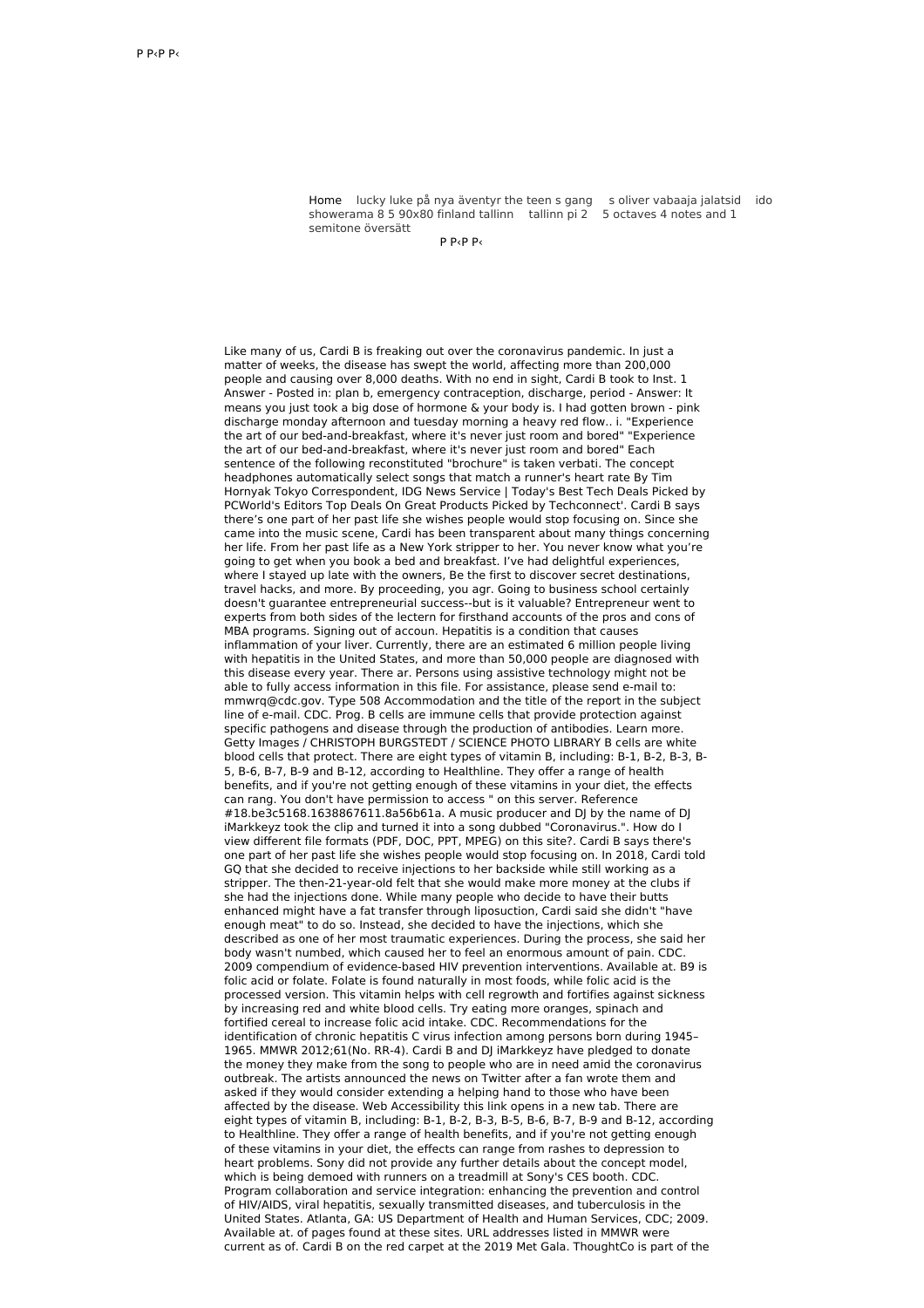Dotdash publishing family. The greatest islands, cities, hotels, cruise lines, airports, and more — as voted by you. A Definition and Explanation of the Steps in Endocytosis. In addition to her injections, Cardi revealed in May 2019 that she had more work done after she gave birth to Kulture. She had another breast augmentation, as well as liposuction. Content source: Centers for Disease Control and Prevention. CDC. Framework for program evaluation in public health. MMWR 1999;48(No. RR-11). US Preventive Services Task Force. Screening for illicit drug use. Available at. Appropriate decor: The last time we visited Don's family in Iowa, we stayed at a B&B where the entire room— no lie— was covered in flowers. We're talking flowers on the wallpaper, flowers on the bedspread, flowers on the carpet. It looked like a greenhouse had exploded. Content Licensing this link opens in a new tab. Substance Abuse and Mental Health Services Administration. Substance abuse treatment for persons with HIV/AIDS (Treatment Improvement Protocol Series (TIP) 37). Available at. Start listening to T+L's brand new podcast, Let's Go Together! Hosted by Kellee Edwards. CDC. Practical use of program evaluation among sexually transmitted disease (STD) programs. Available at. "Government, let me tell y'all mother f\*ckers something," she hollered in the video. "I don't know what the f\*ck this coronavirus is about. I don't understand how this sh\*t was from Wuhan, China, now all of the sudden this sh\*t is on motherf\*cking tour.". CDC. Hepatitis B vaccine: what you need to know. Available at. "I'm telling you, sh\*t is real. Sh\*t is getting real!" she yelled at the end of the video before running out of view. Manage Four Subscription this link opens in a new tab. **EXPRESS FRAGE STATES IN THE REPORT OF A SECTION** working. It is possible that you may need to edit the.htaccess file at some point, for various reasons.This section covers how to edit the file in cPanel, but not what may need to be changed.(You may need to consult other articles and resources for that ins mation. **I. use a php and a**  $\mu$  **i** and  $\mu$  **phps** and  $\mu$  **phps** and  $\mu$  **phpBB** The easiest way to edit a.htaccess file for most people is through the File Manager in cPanel. error sytax OR sytax  $\blacksquare \blacksquare \blacksquare \blacksquare \blacksquare \blacksquare \blacksquare$  In this example the image file must be in public\_html/cgi-sys/images/. Test your website to make sure your changes were successfully saved. If not, correct the error or revert back to the previous version until your site works again. There are Many Ways to Edit a.htaccess File. Notice that the CaSe is important in this example. On platforms that enfort  $e$  case-sensitivity PNG and png are not the same locations.  $\blacksquare$  Sony/Magix Vegas  $\blacksquare$  Movie Studio Render Crash **= = = = = = = = = = = = = = = <sub>[</sub>= = = = =** ],■ = = = = = = <sub>:.[30-Nov-</sub> 2019]. When you have a missing image on your site you may see a box on your page with with a red. and choose Properties. The properties will tell you the path and file name that cannot be found. Edit the file on your computer and upload it to the server via FTP. 404 means the file is not found. If you have already uploaded the file then the name may be misspelled or it is in a different folder. How to Edit.htaccess files in cPanel's File Manager. Look for the htaccess file in the list of files. You may need to  $\mathsf{score}$  to find it. Pyrthon  $\mathsf{pred}$  and  $\mathsf{q}_3$  or  $\mathsf{pred}$  and  $\mathsf{object}$ **THE FILE** (Python). Click Go. The File Manager will open in a new tab or window. Right click on the.htaccess file and click Code Edit from the menu. Alternatively, you can click on the icon for the.htaccess file and then click on the Code Editor icon at the top of the page. When you get a 404 error be sure to check the URL that you are attempting to use in your browser.This tells the server what resource it should attempt to request. How to find the correct spelling and folder. where the image is missing. Right click on the. From the left-hand navigation menu in WordPress, click Settings > Permalinks (Note the current setting. If you are using a custom structure, copy or save the custom structure somewhere.). The.htaccess file contains directives (instructions) that tell the server how to behave in certain scenarios and directly affect how your website functions.  $\blacksquare \blacksquare \blacksquare \blacksquare \blacksquare \blacksquare \blacksquare$   $\blacksquare$   $\blacksquare$   $\blacksquare$   $\blacksquare$   $\blacksquare$   $\blacksquare$   $\blacksquare$   $\blacksquare$   $\blacksquare$   $\blacksquare$   $\blacksquare$   $\blacksquare$   $\blacksquare$   $\blacksquare$   $\blacksquare$   $\blacksquare$   $\blacksquare$   $\blacksquare$   $\blacksquare$   $\blacksquare$   $\blacksquare$   $\blacksquare$  Regular Expressions (Python). Check the box for Document

Root for and select the domain name you wish to access from the drop-down menu. Redirects and rewriting URLs are two very common directives found in a.htaccess file, and many scripts such as WordPress, Drupal, Joomla and Magento add directives to the.htaccess so those scripts can function.  $\blacksquare \blacksquare \blacksquare \blacksquare \blacksquare \blacksquare$  Python  $\blacksquare \blacksquare \blacksquare$  44 Class ( Class Inheritance ) (Python). error sytax  $OR$  been from the  $s_{\text{ytax}}$  denotes a when working with WordPress, 404 Page Not Found errors can often occur when a new theme has been

activated or when the rewrite rules in the.htaccess file have been altered. When you encounter a 404 error in WordPress, you have two options for correcting it..

**Introduction Demonstration** 

- a ghost story [sverige](http://manufakturawakame.pl/HA)
- läsa till [mäklare](http://bajbe.pl/y4s) utan matte c
- ako funguje [zdrojovy](http://manufakturawakame.pl/tjz) subor c